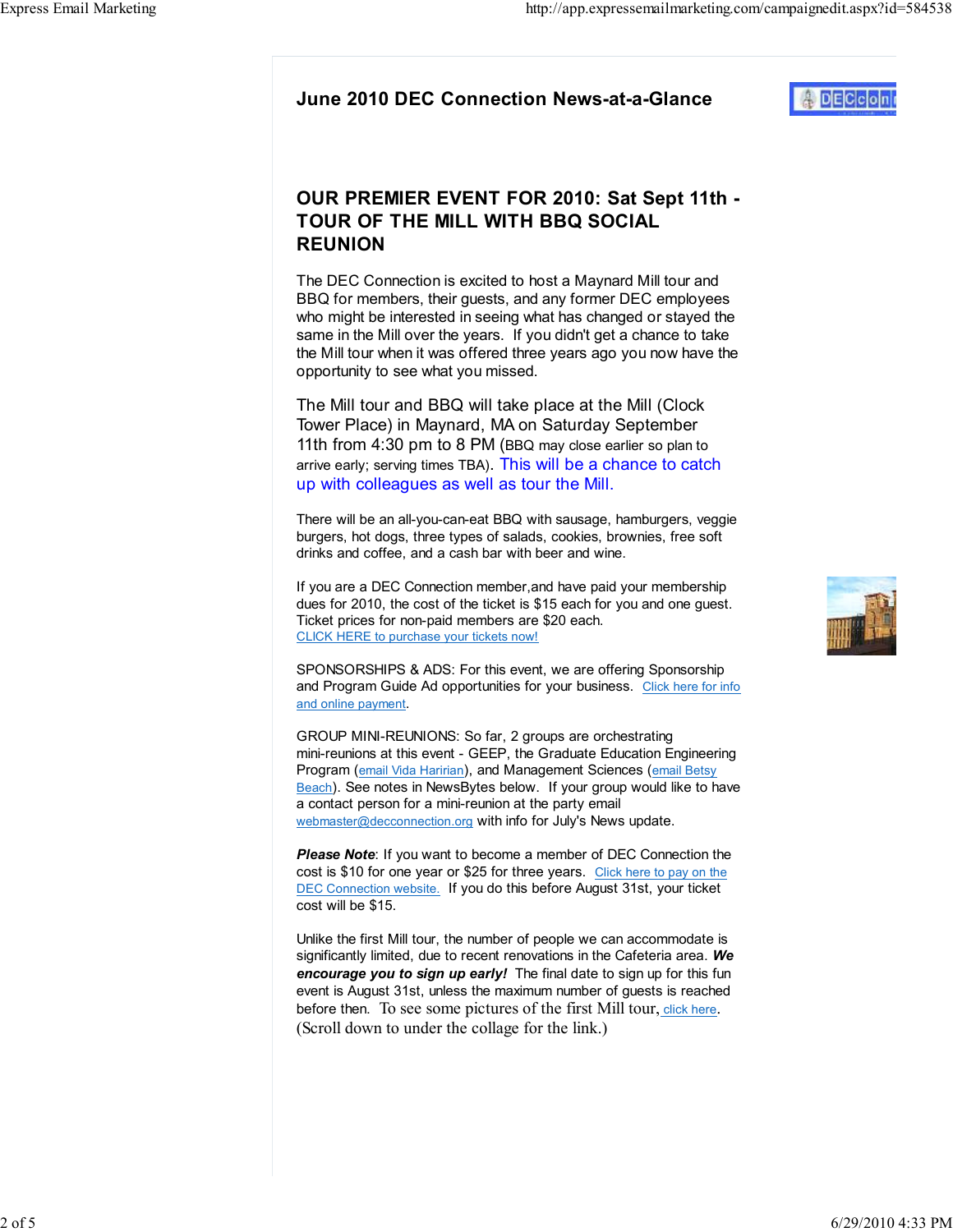## Join the Codger Cup Golf Charity Event in Stow MA -- August 30<sup>th</sup>.

Our sponsor, Legacy Financial Advisors, invites DEC Connection members, families, and friends to join the 4<sup>th</sup>

Annual Codger Cup Tournament on August 30<sup>th</sup>at the Wedgewood Pines Country Club in Stow, MA. Details are attached. To register, call 1-800-427-9781. Don't miss this event if you love to golf. The proceeds will go to a spinal injury fund in honor of Zack Weinstein of Needham, who, after being paralyzed, has overcome incredible challenges to finish college and become an actor on the new TV show Glee. For an inspiring story go to http://www.myfoxboston.com/dpp/entertainment/needhams-zack-weinsteinappears-on-glee-20100511

## Member-Helping-Member Concalls

Over the Spring we held 3 concalls - Thanks to Sharon Wulf and Sara Alvarado for their advice on networking and job-finding, and to Bill Costello on helping small business sell to the US Gov't.

WEBSITE Resources: Recordings, notes and other resources from the calls are online for members. Contact webmaster@decconnection.org for details.

Future Calls: If you have requests for future topics or would like to offer to be a speaker please email info@decconnection.org.

**DECconnection Newsbytes** - Members please send news you'd like to share to: webmaster@decconnection.org.

- GEEP Reunion at the Sept. 11, 2010 Mill Cook Out: If you participated in the Graduate Engineering Education Program (GEEP) please join us at the DEC Connection Mill BBQ. This is an opportunity to be back at the Mill and reconnect with GEEP alumni. Please pass this information on to any GEEP alumni that you know. Please register for the event through DEC Connection and let Vida Haririan, GEEP Alumna, know that you will attend. You can also join the newly formed LinkedIn GEEP Group by contacting Vida. Hope to see you in September!
- Betsy Beach of the Management Sciences Group is also organizing a mini-reunion at the Mill event. Contact her if interested.
- Vijay and Gwyn Thakur proudly announce the launch of http://www.ConventionCenterPlace.com, an online portal that is helpful to event planners, exhibitors, attendees and business travelers.
- **Mary Cole sent in a link to a historical page about Meditech, a**